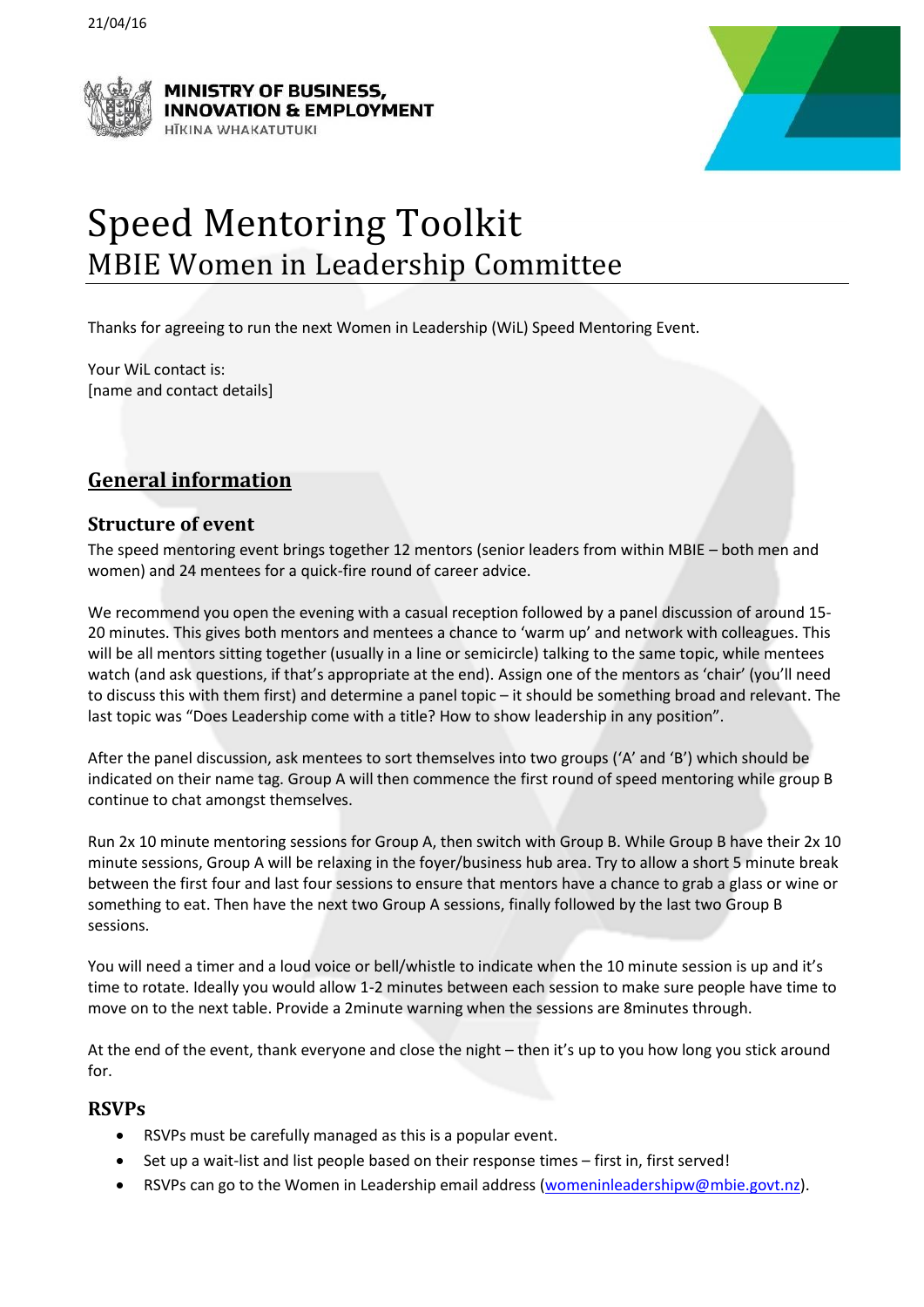Your WiL contact can provide a list of people on the short-list from last time. These people should be contacted directly if possible (a group email is fine) as soon as you open registration, but it's still a 'first in, first served' basis.

#### **Resources/items required**

- Nametags (prepared in advance) including their group identifier for mentees
- Nametags for mentors
- Professional biography (and photo download from the Link) for each mentor
- Non-alcoholic and alcoholic refreshment options, including jugs of water
- **Glasses**
- Nibbles cheese platter and chip/dip etc. (try not to over-cater). Usually two medium platters and 2 bowls of chips (or nuts/pretzels or similar) is enough.
- Room set-up should be 12 individual tables with a chair either side, plus the 12 chairs required for mentors in a semicircle for the panel discussion.
- Run sheet including rotation plan
- Timer (or cellphone/watch etc.) and bell or loud voice to aid in rotation

#### **Budget**

Your WiL rep will confirm the budget and let you know, but expect it to be ~\$85-120.

| <b>Timing</b>                                        | <b>Tasks</b>                                                                                                                                                                                                                                                                                                                                                                                                                                                |
|------------------------------------------------------|-------------------------------------------------------------------------------------------------------------------------------------------------------------------------------------------------------------------------------------------------------------------------------------------------------------------------------------------------------------------------------------------------------------------------------------------------------------|
| Start of year                                        | General timing for Speed Mentoring set by WiL                                                                                                                                                                                                                                                                                                                                                                                                               |
| As soon as possible (no later<br>than 6-8 weeks out) | Confirm event time & date with WiL:<br>Consider other MBIE events and try to find a unique date<br>Suggest 5.00pm reception for 5.30pm start (otherwise<br>event runs too late)                                                                                                                                                                                                                                                                             |
|                                                      | <b>Book location</b><br>The Business Hub area on the Ground floor outside G.04<br>etc. works well. You'll need to check the relevant meeting<br>rooms to ensure there will be no meetings that will clash.<br>Other option could be two of G.01, G.02 or G.03.<br>Remember to book time before and after the event for<br>set up and pack down.<br>Advise facilities of booking (just FYI)<br>Identify potential mentors and prepare and send initial email |
| 5 weeks out                                          | Confirm event format/agenda including panel topic<br>Confirm mentors and request professional bio (1-2<br>$\bullet$<br>paragraphs)<br>Invite one of the mentors to chair the panel discussion                                                                                                                                                                                                                                                               |

## **Preparation tasks**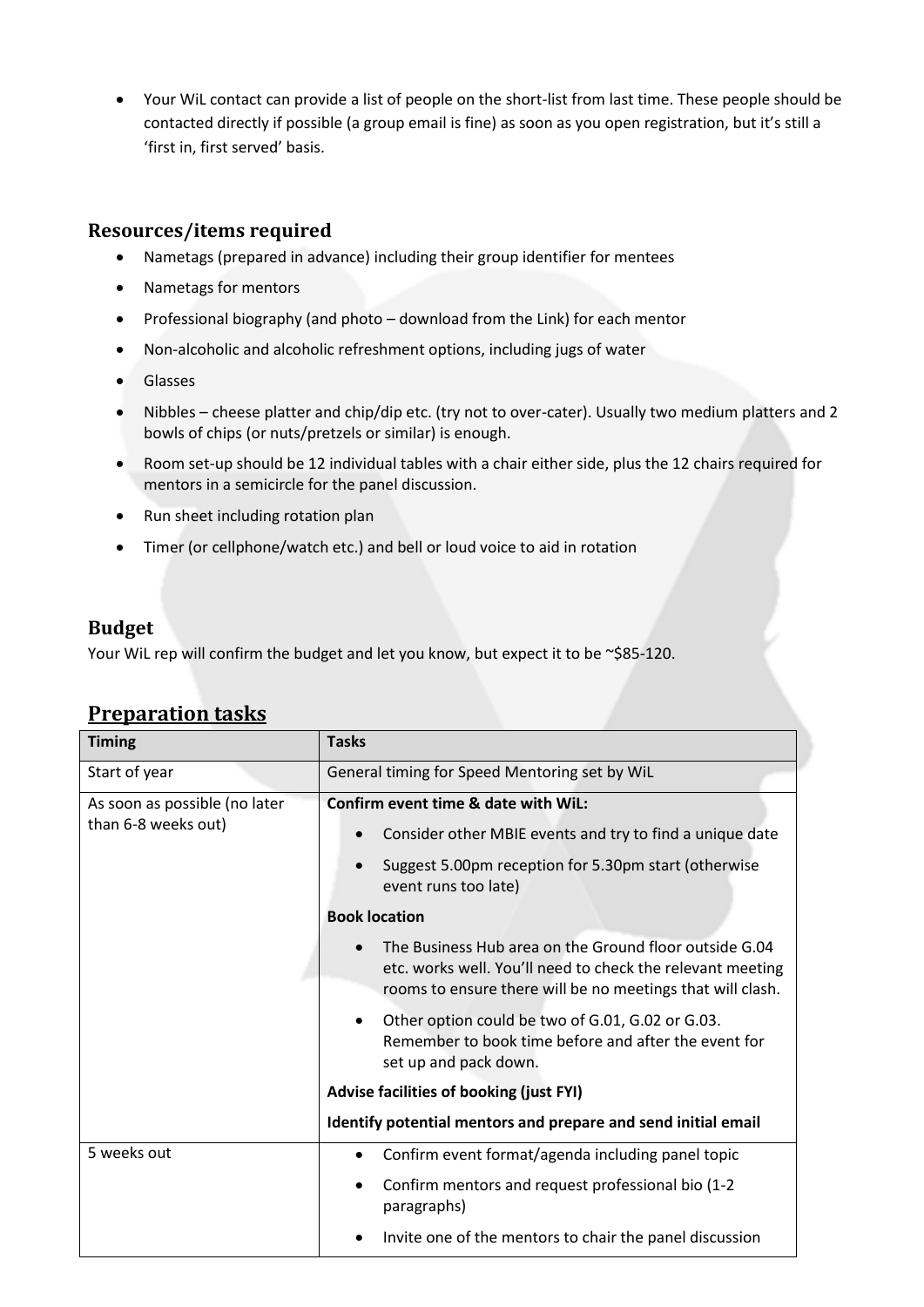|               |                                     | Send out calendar invite to mentors to ensure event is in<br>diaries; include high-level agenda                                                                                                                                                                                                                                                                                                                          |  |
|---------------|-------------------------------------|--------------------------------------------------------------------------------------------------------------------------------------------------------------------------------------------------------------------------------------------------------------------------------------------------------------------------------------------------------------------------------------------------------------------------|--|
| 4 weeks out   | $\bullet$                           | Email Communications (insert contact person) and Design<br>(insert contact person) to ask for poster design and<br>comms support: provide details including date, time,<br>panel discussion topic (note mentoring will start with a<br>short panel discussion followed by an opportunity to talk<br>to senior leaders at MBIE, location and ask for expressions<br>of interest to be a mentee via the WiL email address. |  |
|               |                                     | Advertise event on the intranet and via posters in printing<br>bays                                                                                                                                                                                                                                                                                                                                                      |  |
|               |                                     | Directly advertise event to those who missed out on a<br>place last time (talk to WiL contact for list)                                                                                                                                                                                                                                                                                                                  |  |
|               |                                     | Manage RSVPs in conjunction with WiL - try to ensure<br>only those who haven't attended a session before get a<br>place. Send successful candidates a confirmation calendar<br>appointment.                                                                                                                                                                                                                              |  |
|               |                                     | Confirm event budget through WiL                                                                                                                                                                                                                                                                                                                                                                                         |  |
| 1-2 weeks out |                                     | <b>Provide briefing material to mentors:</b>                                                                                                                                                                                                                                                                                                                                                                             |  |
|               |                                     | Logistics/details including agenda and format of event                                                                                                                                                                                                                                                                                                                                                                   |  |
|               |                                     | if panel session, include topic and any prepared questions                                                                                                                                                                                                                                                                                                                                                               |  |
|               |                                     | include list of mentees for their information including job<br>title and group                                                                                                                                                                                                                                                                                                                                           |  |
|               | Hold lunchtime session for mentees: |                                                                                                                                                                                                                                                                                                                                                                                                                          |  |
|               |                                     |                                                                                                                                                                                                                                                                                                                                                                                                                          |  |
|               |                                     | Some mentees are nervous about the night or want to<br>know more about how the session might run. We suggest<br>you hold a lunchtime drop-in session in a meeting room<br>for confirmed mentees to come and ask questions or get<br>ideas for preparation.                                                                                                                                                               |  |
| 1 week out    | $\bullet$                           | Collate Mentor bios into one document                                                                                                                                                                                                                                                                                                                                                                                    |  |
|               |                                     | Send out event email to all mentees including prompt<br>questions/topics, mentor bio/photos and reconfirming<br>event details. Make sure to be explicit about attendance<br>and any waitlist (i.e. cancellation policy)                                                                                                                                                                                                  |  |
|               |                                     | Ensure all supplies are purchased (except food/drink if<br>you are purchasing this on the day)                                                                                                                                                                                                                                                                                                                           |  |
|               | $\bullet$                           | Ensure you've 'phoned a friend' if you need set-up help<br>(moving furniture etc.)                                                                                                                                                                                                                                                                                                                                       |  |
|               |                                     | Talk to facilities if you decide you need a microphone                                                                                                                                                                                                                                                                                                                                                                   |  |
|               |                                     | Prepare event run sheet including lists of attendees                                                                                                                                                                                                                                                                                                                                                                     |  |
|               |                                     | Double-check RSVPs and reconfirm as required                                                                                                                                                                                                                                                                                                                                                                             |  |
| On the day    | $\bullet$                           | Arrange furniture in the rooms if needed, including for<br>panel                                                                                                                                                                                                                                                                                                                                                         |  |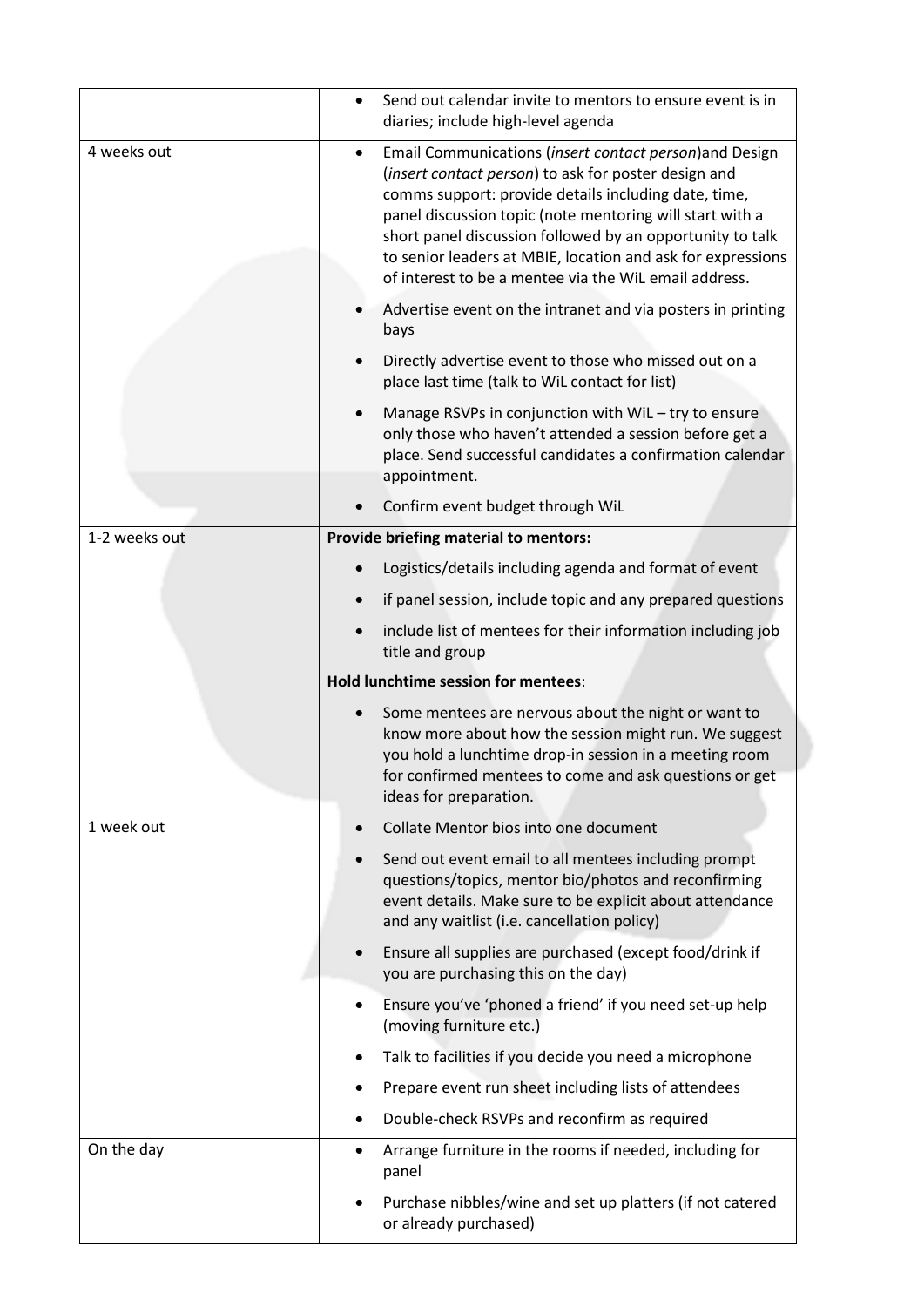|                 | Ensure copies of run sheet are available for the event to<br>keep you on track                                                                                                                                            |
|-----------------|---------------------------------------------------------------------------------------------------------------------------------------------------------------------------------------------------------------------------|
|                 | Ensure name tags are clearly available for mentees                                                                                                                                                                        |
|                 | Check for any last-minute cancellations and phone-in<br>people from waitlist if required (remember to amend<br>name tags and group listings)                                                                              |
| During event    | Manage attendance - ensure only those who are<br>registered attend                                                                                                                                                        |
|                 | Meet & greet all mentors and ensure they understand<br>their duties; provide name tags                                                                                                                                    |
|                 | Greet mentees and provide name tags                                                                                                                                                                                       |
|                 | Open and welcome event including high-level agenda                                                                                                                                                                        |
|                 | Event runs (Take photos if appropriate for the intranet<br>article)                                                                                                                                                       |
|                 | Close event and thank you                                                                                                                                                                                                 |
| After the event | Pack down the room (don't forget about dishes)<br>$\bullet$                                                                                                                                                               |
|                 | Write up article for the intranet (if wanted) and submit to<br>Communications (intranet@mbie.govt.nz). Please run<br>past WiL first as a courtesy.                                                                        |
|                 | Send out a thank you email to all mentors and request<br>feedback                                                                                                                                                         |
|                 | Send out request for feedback to mentees using prompt<br>questions and free text space                                                                                                                                    |
|                 | Send positive feedback to mentors where they are<br>specifically named and cc' the WiL inbox - they have<br>really appreciated this in the past. Please talk to WiL if you<br>receive negative feedback about any mentor. |
|                 | Compile all feedback and send copy to WiL                                                                                                                                                                                 |
|                 | Give yourselves a high five                                                                                                                                                                                               |

## **Draft emails – please talk to your WiL contact regarding these**

#### *Initial contact with mentors*

Dear X,

On **X date** we are holding a speed mentoring event for women across MBIE who want to build networks and get insights and inspiration from senior MBIE leaders. The event is sponsored by [SLT sponsor].

Mentoring is an effective tool for both career and personal development. At the event, mentees have a chance to hear about lessons learned from mentors and gain specific advice and insights. On the flip side, mentors have an opportunity to help motivate and inspire others.

Previous speed mentoring events have been incredibly successful, with both mentees and mentors taking away new insights and experiences - one mentee moved into a new role as a direct consequence of a conversation at previous events, and has gone from strength to strength in her new role.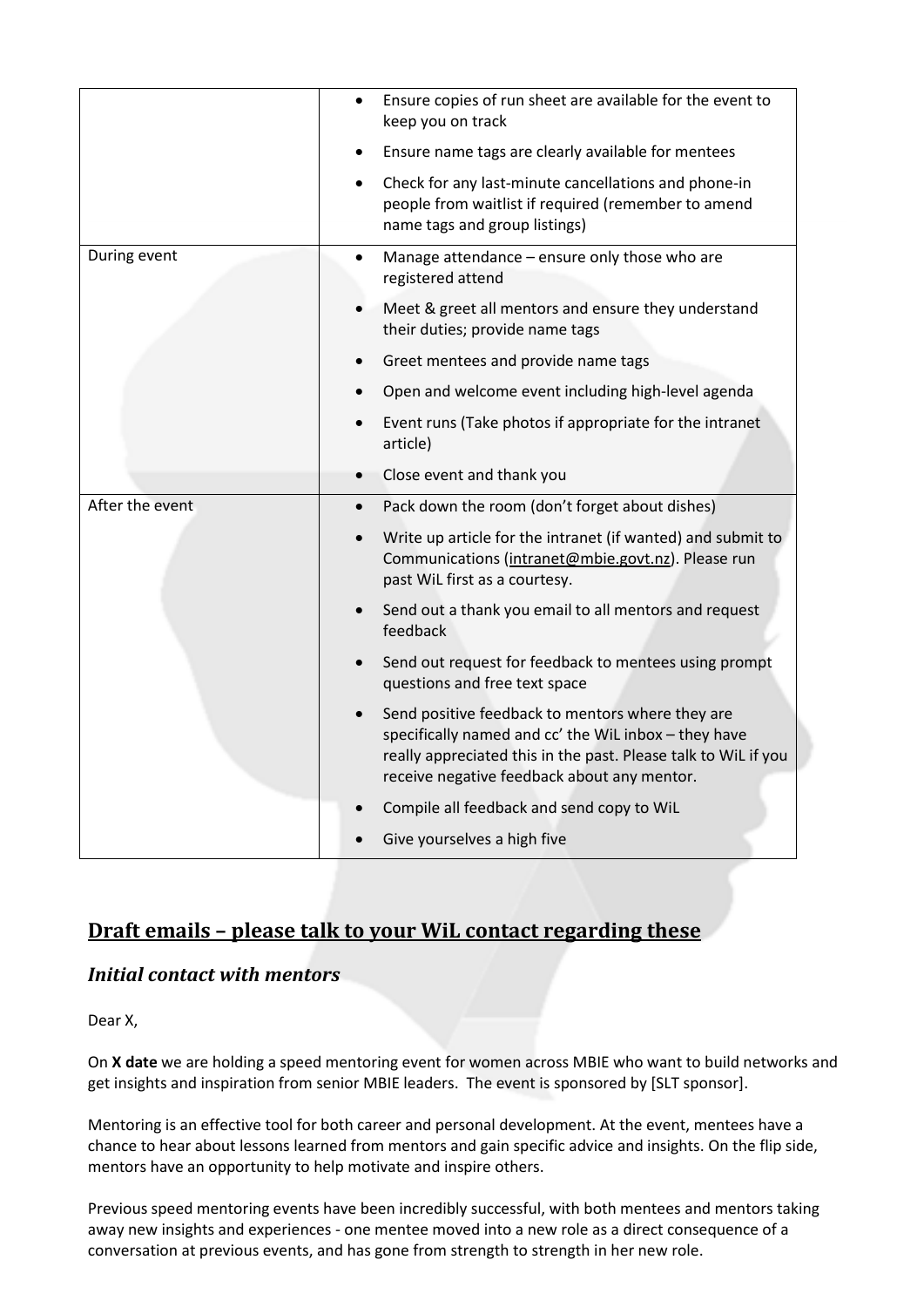Although this event is primarily for women mentees, we are interested in having both women and men as mentors at this and future speed mentoring events.

We wonder if you might be interested in being a mentor at such an event? The commitment is for the evening only and does not require you to have an on-going mentoring relationship with mentees.

What is speed mentoring?

- Speed mentoring is a fast-paced and fun way of providing guidance and sharing lessons across different levels of the organisation in a short period of time.
- Mentors will introduce themselves and talk briefly as a 'panel' before one-on-one discussions of around 10 minutes.
- Organisers keep the mentees circulating around the group.
- There is also an opportunity to network more informally before and after the event itself.

What do you need to do if you are interested in being a mentor?

- Please let us know by **RSVP cut-off date i**f you would like to participate as a mentor in the event.
- If you can be involved, we will then request a short (1-2 paragraphs) bio to circulate to the mentees alongside some suggested questions/conversation topics to help them prepare.
- After supplying your bio, all you need to do is turn up, chat and enjoy the event.

The details

- **What?** An event bringing together people from different levels and roles within MBIE to network, share experiences and learn from each other.
- **Why?** These events help foster a culture of collaboration and support the importance of networks in building careers.
- **Who?** The event will be open to all MBIE employees as mentees, although primarily marketed at women, who will RSVP on a first-in, first-served basis.
- **When?** X. We would love to see you anytime from 5pm, and will 'formally' kick off the event from X.
- **How long will the event go for?** The speed mentoring will take just 1.5-2 hours, with time for additional networking or following up on any conversations afterwards.
- **Where?** Ground floor meeting room area at Stout Street we will send out a calendar invite confirming location.

Please let us know if you have any questions. Thanks X

## *Initial information email (to possible mentees)*

Hi Everyone,

MBIE's Women in Leadership Team is hosting a speed mentoring event next **Thursday X X**!

Mentoring is recognised as a highly effective tool for career and personal development. At this fast-paced, structured and fun event, you will get the opportunity to:

- Make one-on-one connections with and gain exposure to senior male and female leaders in a relaxed and social environment
- Get advice on career development and challenges you face day-to-day
- Network with likeminded colleagues
- Be inspired and motivated!

This speed mentoring event will also include a panel discussion on **"XXX".**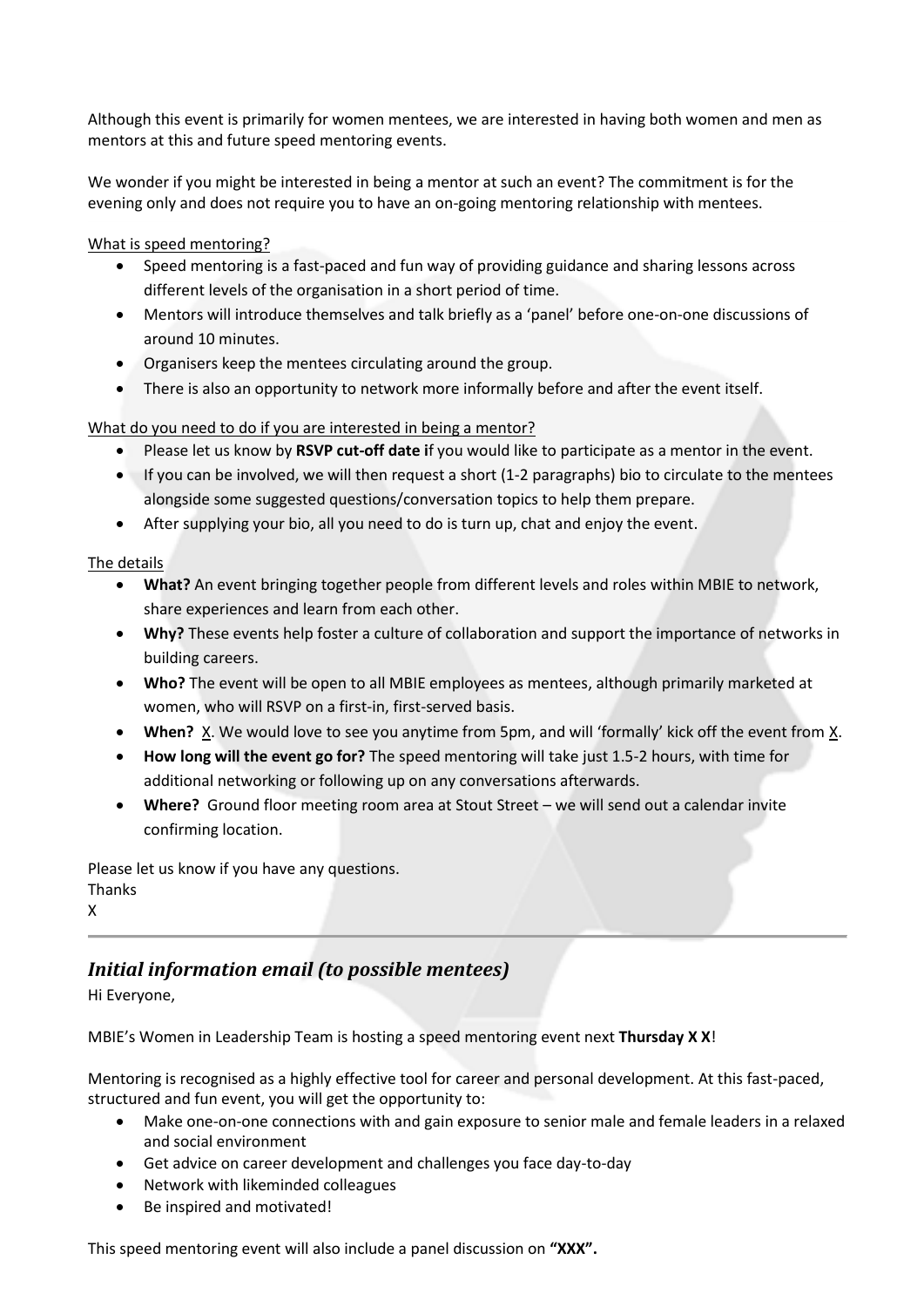This is a *first in, first served event* so if you would like to attend, please rsvp to X at X (email address) by **COP X date**. A calendar invite and further information about the programme and the mentors will follow shortly after so that you can come well prepared.

The event will be catered with nibbles and drinks so please feel free to arrive any time after 5pm. The event will kick off at 5.30pm sharp.

**Event details Time: X Date: X Location: X**

#### *Wait-list email for potential mentees*

Hi X,

Thank you for registering your interest in the Women in Leadership Speed Mentoring event on **X.**

Unfortunately spaces were limited and we are not able to accommodate you this time. However we have recorded your interest and you will be contacted next time there is a speed mentoring event. Note you are on the cancellation list and we will come back to you if a spot opens up.

Please continue to look out for other events held by the Women in Leadership committee.

#### *Confirmation email to confirmed mentors (calendar appointment)*

Thanks for agreeing to be part of the Women in Leadership Speed Mentoring event on **X.**

The event formally kicks off at **5.30pm**, but we welcome you to join us any time from 5pm. We anticipate the speed mentoring will take a maximum of 2 hours, with time for additional networking or conversation afterwards (please don't feel you have to stay).

We are going to open the evening with a quick and informal 20 minute 'panel' discussion and you will all be invited to comment on the question **"X".** We will then follow up with four rounds of 10minute one-on-one mentoring sessions.

**If you haven't already, please forward a bio I can circulate to attendees by CoB X,** this will help them to prepare questions for your one-on-one discussions.

Happy to answer any questions.

#### *Confirmation email to successful mentees (calendar appointment)*

We are happy to confirm you have a place at the Women in Leadership Speed Mentoring event. **If for any reason you are unable to attend, please let us know ASAP as there is a waiting list for the event**.

The event will be held in the foyer area outside G.04 on X date, and formally starts at 5.30pm, but you're welcome to join us from 5pm to enjoy nibbles and a glass of wine.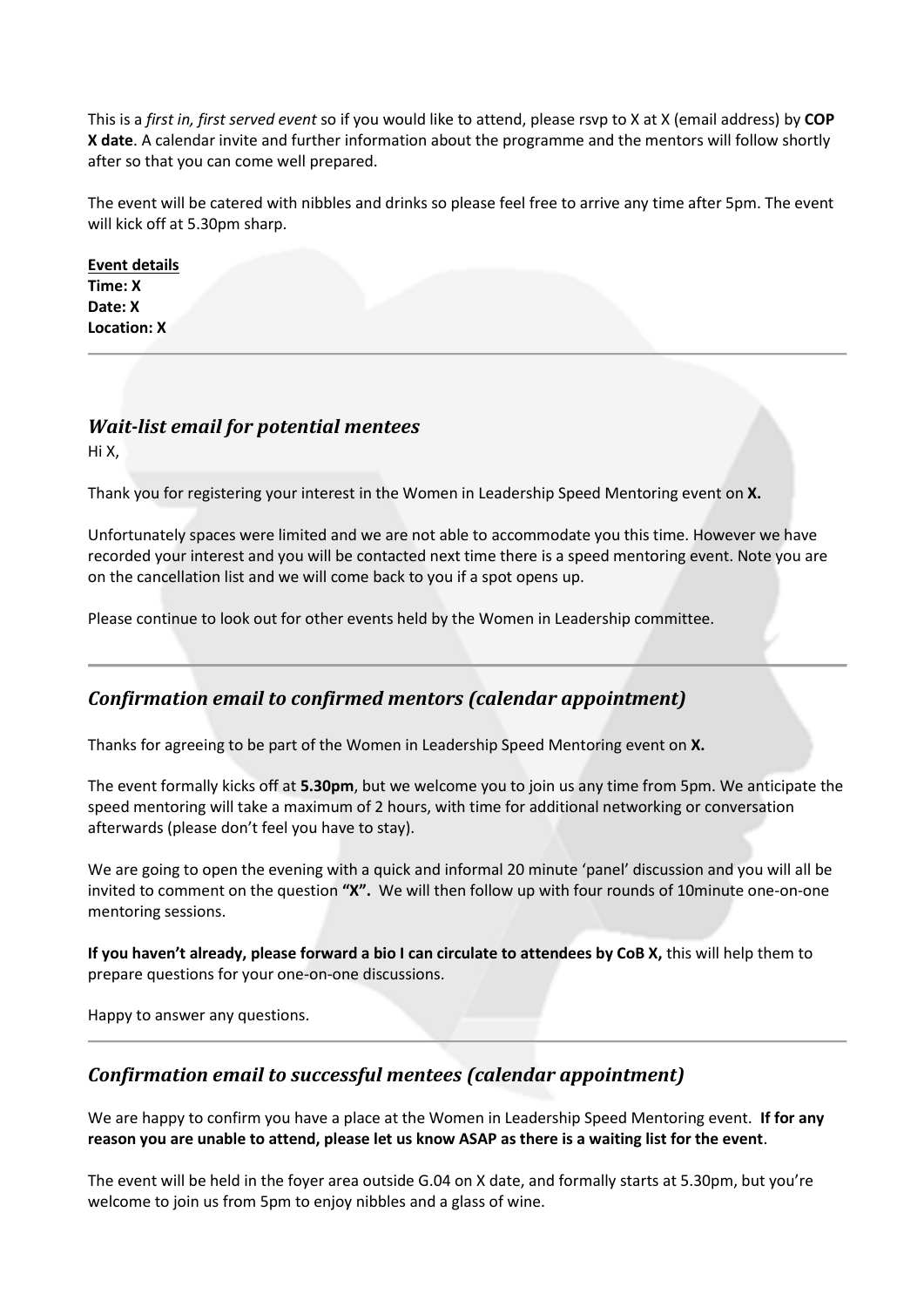The night will open with an informal panel discussion, where mentors will talk to the topic "X". We will then begin the speed mentoring section of the evening. There are 12 mentors, and you will get to speak to four mentors for 10 minutes each.

To prepare for the event, we will circulate a short bio of each mentor, along with some suggested questions and conversation starters. We are also hosting a short information session for those who want to know more about how the evening will run. This will be held on XX in XX and is completely optional.

Looking forward to seeing you on X evening.

### *Prep email for mentors*

Hi everyone,

We are really looking forward to seeing you all on X night. Feel free to join us from 5pm for a glass of wine before the event formally starts at 5.30pm.

After the panel conversation you will each have 4x 10minute one-on-one sessions with the mentees. We've sent some suggested question prompts to the mentees, such as:

- What are your tips for creating an effective work/life balance? What were the biggest challenges you faced in moving up the career ladder?
- What was your journey to your current position, and what lessons did you learn from that?
- How do you deal with conflict/difficult people?
- What were the three things you wish you'd known before coming back to work after starting a family?
- In large meetings with lots of stakeholders with differing views, how do you ensure you get your key points across?
- With so many competing priorities, what are the most important steps you take to ensure you focus your efforts efficiently and effectively?

#### The Mentees are:

(include table with mentee name and job title/team)

## *Prep email for mentees (with bios attached)*

#### Hi everyone,

Ahead of our Speed Mentoring event tomorrow night, here are some prompt questions to get you thinking about what you might like to ask the mentors.

Remember we are having an information session at **12.30pm today in G.13** if you have any questions, or want to talk more about how the night will run/ what you might like to ask.

#### Possible questions for your mentors

- What are your tips for creating an effective work/life balance? What were the biggest challenges you faced in moving up the career ladder?
- What was your journey to your current position, and what lessons did you learn from that?
- How do you deal with conflict/difficult people?
- What were the three things you wish you'd known before coming back to work after starting a family?
- In large meetings with lots of stakeholders with differing views, how do you ensure you get your key points across?